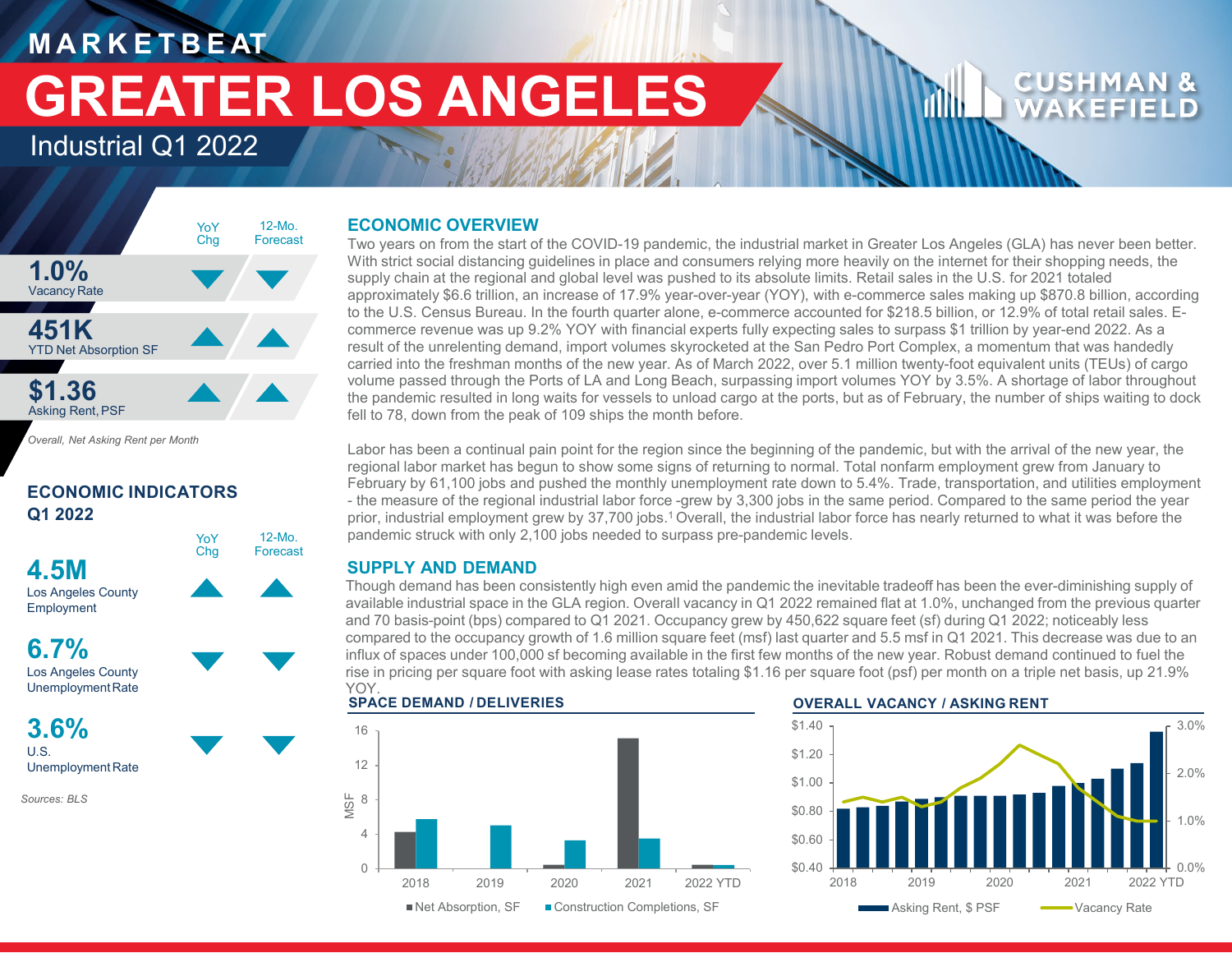# **M A R K E T B E AT GREATER LOS ANGELES**

Industrial Q1 2022

New leasing activity, excluding renewals, totaled 5.8 million square feet (msf) across 256 deals in Q1 2022 compared to 4.6 msf (134 deals) in Q4 0221 and 11.2 msf (338 deals) in Q1 2021. South Bay recorded the most or 2.4 msf (41%), followed by Commerce/Vernon with 874,000 sf (15%) and San Gabriel Valley with 645,000 sf (11%) of new leasing activity. Comparing leasing by product type, warehouse/distribution (W/D) space accounted for most or 5.0 msf (83%) leased, followed by manufacturing (11%). The decrease in new leasing activity in Q1 2022 compared to last year (Q1 2021) isn't to say this hot market is cooling down but is more reflective of how tight the market already is with few available spaces.

### **FUTURE INVENTORY**

As of Q1 2022, there are 35 properties, totaling over 5.9 msf, currently under construction market-wide. The majority or 63% of inventory is being built as speculative (SPEC), with the remaining 37% as build-to-suit. Venture County will welcome the most of new inventory or 2.2 msf (37%), followed by San Gabriel Valley (1.3 msf or 22%) and South Bay (1.2 msf or 20%). The overall pre-leasing rate of current inventory under construction stands at 49%, with the remaining SPEC development available for lease. All of the new inventory currently under construction is W/D space, planned to be delivered by end of 2022. This will be a welcome addition to the market in addition to 3.1 msf delivered in 2021, providing some much-needed relief.

### **SALES ACTIVITY**

The GLA industrial market recorded \$1.7 billion in sales activity (110 properties) in Q1 2022 compared to \$4.4 billion (183 properties) in Q4 2021 and \$1.6 billion (164 properties) in Q1 2021. The average price psf decreased to \$281 in Q1 2022 compared to the 2021 annual average of \$235. The average cap rate increased to 4.5% in Q1 2022 compared to the 2021 annual average of 4.4%. The leading buyers in Q1 2022 were private investors (51% vs. 43% in 2021), followed by institutional (26% vs. 36% in 2021). Private sellers accounted for 66% of activity in Q1 2022 (vs. 57% in 2021), followed by owner-user sellers at 17% (vs. 28% in 2021). 2

Sources: <sup>1</sup>www.bls.gov <sup>2</sup> RCA Sales in Los Angeles, Los Angeles CBD, West.

### **OUTLOOK**

- Real estate fundamentals are expected to remain strong throughout the rest of 2022. Rents are likely to continue to increase while vacancy will trend downward, albeit at a slower pace due to supply constraints. Construction completions should help alleviate some of the supply woes, but more will be needed as the year continues in order to keep pace with demand.
- Import volumes at the San Pedro Complex broke records last year, and 2022 is shaping up to be another banner year. Labor shortage issues have begun to dissipate, leading to fewer ships waiting to berth and offload at the ports, which will mean greater demand for W/D space in the region.
- Despite rising inflation concerns, consumer spending is expected to remain high throughout 2022, translating to further heightened demand for W/D space in the region.

### **NEW LEASING ACTIVITY**



### **AVERAGE ASKING RENT \$PSF MONTHLY NNN**



### **AVERAGE ASKING RENT \$PSF MONTHLY NNN**

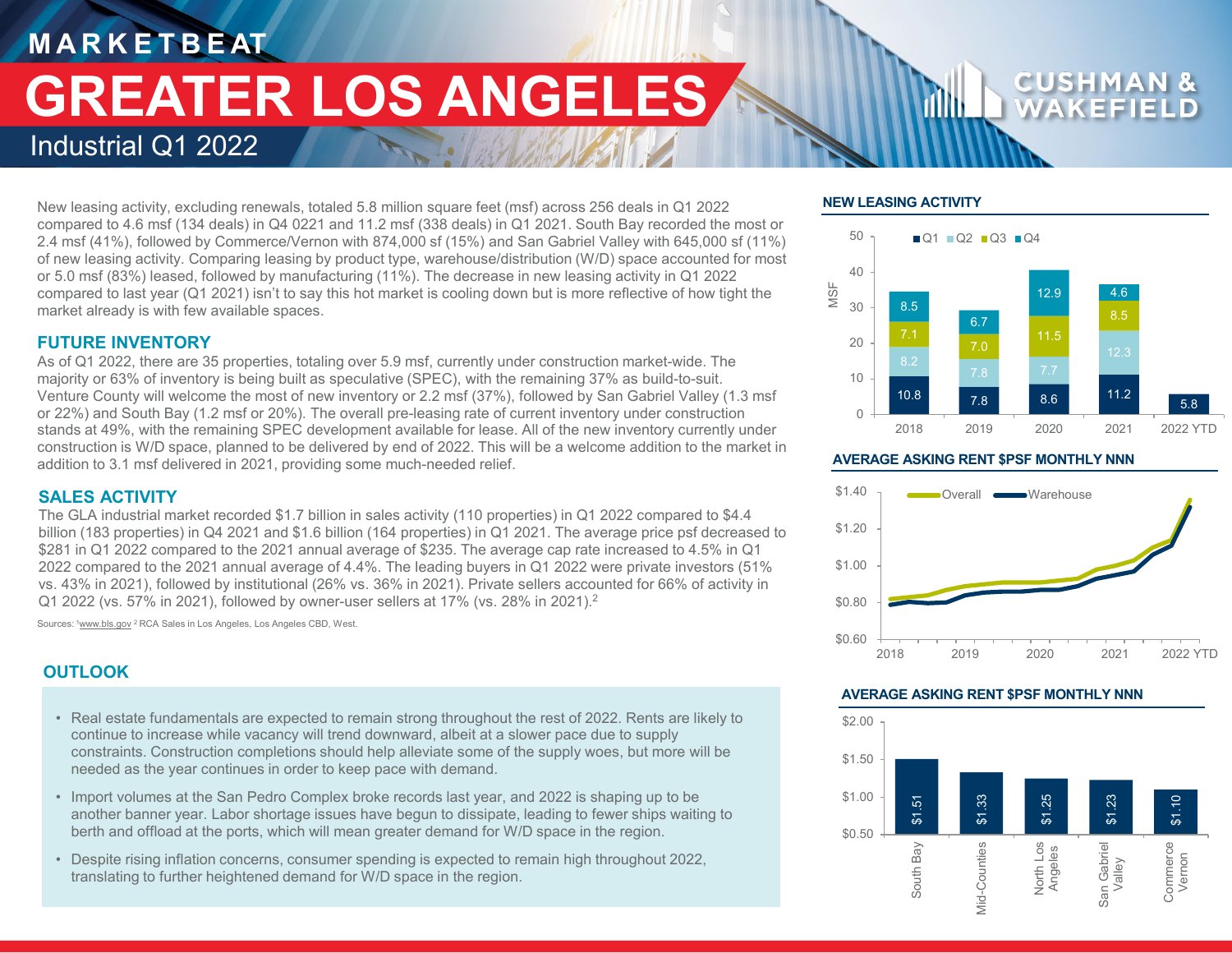# **M A R K E T B E AT GREATER LOS ANGELES**

## Industrial Q1 2022

### **MARKET STATISTICS**

| <b>SUBMARKET</b>   | <b>INVENTORY</b><br>(SF)                                                                                                                                          | <b>OVERALL</b><br><b>VACANCY</b><br><b>RATE</b> | <b>YTD OVERALL NET</b><br><b>ABSORPTION (SF)</b> | <b>YTD LEASING</b><br><b>ACTIVITY (SF)</b> | <b>YTD USER</b><br><b>SALES ACTIVITY</b><br>(SF) | <b>UNDER CNSTR</b><br>(SF) | <b>CONSTR</b><br><b>COMPLETIONS</b><br>(SF) | <b>AVERAGE</b><br><b>ASKING</b><br><b>OVERALL RENT</b><br>(MF)                                                                              | <b>AVERAGE</b><br><b>ASKING</b><br><b>OVERALL RENT</b><br>(OS) | <b>AVERAGE</b><br><b>ASKING</b><br><b>OVERALL RENT</b><br>(W/D) |
|--------------------|-------------------------------------------------------------------------------------------------------------------------------------------------------------------|-------------------------------------------------|--------------------------------------------------|--------------------------------------------|--------------------------------------------------|----------------------------|---------------------------------------------|---------------------------------------------------------------------------------------------------------------------------------------------|----------------------------------------------------------------|-----------------------------------------------------------------|
| Downtown LA        | 92,056,263                                                                                                                                                        | 3.6%                                            | $-233,478$                                       | 535,406                                    | 631,691                                          | 0                          |                                             | \$1.33                                                                                                                                      | \$1.47                                                         | \$1.19                                                          |
| Commerce/Vernon    | 165,620,841                                                                                                                                                       | 0.5%                                            | $-218,583$                                       | 873,891                                    | 365,353                                          | 694,398                    |                                             | \$0.98                                                                                                                                      | N/A                                                            | \$1.15                                                          |
| Mid-Counties       | 119,269,826                                                                                                                                                       | 0.4%                                            | 209                                              | 634.792                                    | 764.068                                          | 243,319                    |                                             | \$1.26                                                                                                                                      | \$1.29                                                         | \$1.40                                                          |
| San Gabriel Valley | 186,549,676                                                                                                                                                       | 1.0%                                            | $-756, 154$                                      | 646,911                                    | 1,763,861                                        | 1,296,024                  |                                             | \$1.39                                                                                                                                      | \$1.07                                                         | \$1.26                                                          |
| South Bay          | 221,188,397                                                                                                                                                       | 0.8%                                            | 1,052,316                                        | 2,355,626                                  | 1,347,100                                        | 1,215,048                  | 104,544                                     | \$1.12                                                                                                                                      | \$1.98                                                         | \$1.51                                                          |
| LA North           | 210,404,806                                                                                                                                                       | 0.8%                                            | 682,659                                          | 608,493                                    | 1,390,149                                        | 2,456,103                  | 311,114                                     | \$1.30                                                                                                                                      | \$1.46                                                         | \$1.14                                                          |
| Westside           | 13,834,385                                                                                                                                                        | $2.2\%$                                         | $-76.347$                                        | 147.022                                    |                                                  | $\mathbf{0}$               |                                             | \$2.88                                                                                                                                      | \$2.76                                                         | \$2.78                                                          |
| <b>GLA TOTALS</b>  | 1,008,924,194                                                                                                                                                     | 1.0%                                            | 450,622                                          | 5,802,141                                  | 6,262,222                                        | 5,904,892                  | 415,658                                     | \$1.24                                                                                                                                      | \$1.67                                                         | \$1.32                                                          |
|                    | *Pental rates reflect weighted triple net asking Spst(month **Penewals not included in leasing statistics, VTD absorption total does not match the total reported |                                                 |                                                  |                                            |                                                  |                            |                                             | $MF = M_{\text{outflow}}$ $\Omega_{\text{in}} = \Omega_{\text{max}}$ $\Omega_{\text{inflow}}$ $\Omega_{\text{outflow}} = M_{\text{inflow}}$ |                                                                |                                                                 |

*\*Rental rates reflect weighted triple-net asking \$psf/month. \*\*Renewals not included in leasing statistics. YTD absorption total does not match the total reported in the national report.* 

MF = Manufacturing OS = Office Service/Flex W/D = Warehouse/Distribution

### **KEY LEASE TRANSACTIONS Q1 2022**

| <b>PROPERTY</b>                       | <b>SUBMARKET</b>   | <b>TENANT</b>                         | <b>SF</b> | <b>TYPE</b> |
|---------------------------------------|--------------------|---------------------------------------|-----------|-------------|
| 1855 West 139th St., Gardena          | South Bay          | <b>CSC Generation</b>                 | 230,891   | Direct      |
| 300-336 Enterprise Pl., Pomona        | San Gabriel Valley | Structural Composites Industries, LLC | 172,800   | Renewal*    |
| 12801 Carmenita Rd., Santa Fe Springs | Mid-Counties       | Pixior, LLC                           | 153,724   | Direct      |
| 4507-4547 Maywood Ave., Vernon        | Los Angeles        | <b>United Pacific Designs</b>         | 137.307   | Renewal*    |
| 2700 California St., Torrance         | South Bay          | Rivian                                | 134,816   | Direct      |

### **KEY SALES TRANSACTIONS Q1 2022**

| <b>PROPERTY</b>                     | <b>SUBMARKET</b>  | <b>SELLER / BUYER</b>                                             | <b>SF</b> | <b>PRICE / \$ PSF</b> |
|-------------------------------------|-------------------|-------------------------------------------------------------------|-----------|-----------------------|
| 1452 West Knox St., Torrance        | South Bay         | Sunrider International / Prologis                                 | 428,952   | \$148.0M / \$345      |
| 24903 Avenue Kearny, Valencia       | Los Angeles North | Dedeaux Properties/Stockbridge Capital Group / Rexford Industrial | 214,436   | \$58.5M / \$273       |
| 4561 Colorado Blvd., Glendale       | Los Angeles North | Westbrook Partners / Swift Real Estate Partners                   | 188,662   | \$92.5M / \$490       |
| 21200 Victory Blvd., Woodland Hills | Los Angeles North | Frank W Butler Family Trust / Walton Street Capital, LLC          | 183.972   | \$60.0M / \$326       |
| 29011 Commerce Center Dr., Valencia | Los Angeles North | MMB Management LLC / Greenlaw Partners                            | 165.141   | \$41.5M / \$251       |

### **KEY CONSTRUCTION COMPLETIONS 2022 YTD**

| <b>PROPERTY</b>                                | <b>SUBMARKET</b>  | <b>MAJOR TENANT</b> |         | <b>OWNER/DEVELOPER</b> |
|------------------------------------------------|-------------------|---------------------|---------|------------------------|
| 21480 Needham Ranch Pkwy. - Bldg. 10, Valencia | Los Angeles North | Tires Warehouse     | 169,854 | Clarion Partners / TCC |
| 29025-29055 Ave. Paine, Valencia               | Los Angeles North | Lief Organics       | 111,260 | Rexford Industrial     |